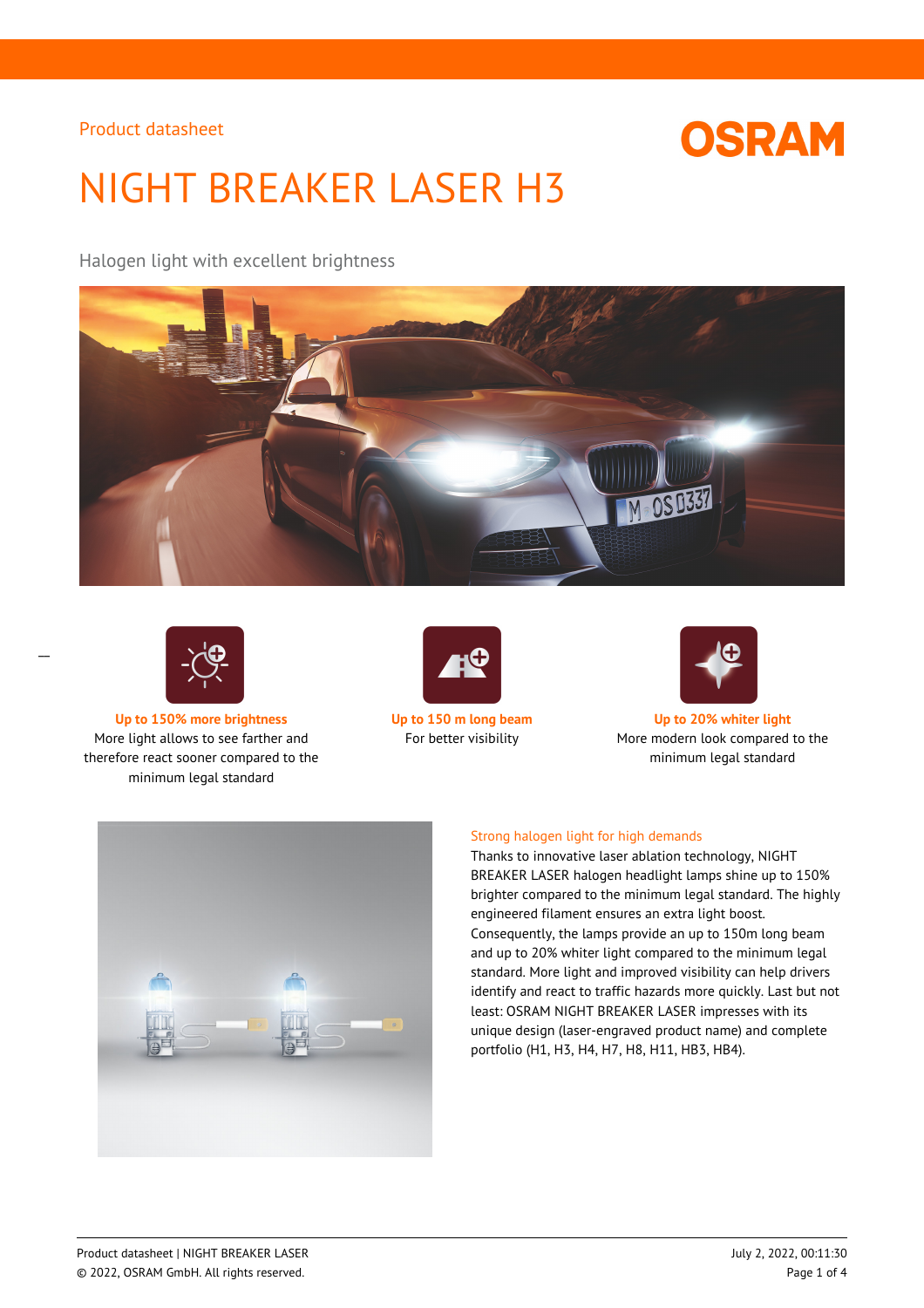#### Technical data

# **Product information**

| Order reference                             | 64151NL                |
|---------------------------------------------|------------------------|
| Application (Category and Product specific) | Halogen headlight lamp |

# **Electrical data**

| Power input         | 68 W <sup>1)</sup> |
|---------------------|--------------------|
| Nominal voltage     | 12.0 V             |
| Nominal wattage     | 55.00 W            |
| <b>Test voltage</b> | 13.2 V             |

1) Maximum

#### **Photometrical data**

| <b>Luminous flux</b>    | 1450 lm |
|-------------------------|---------|
| Luminous flux tolerance | ±15%    |

# **Dimensions & weight**



| <b>Diameter</b>       | $12.0$ mm |
|-----------------------|-----------|
| <b>Product weight</b> | 6.36q     |
| Length                | 42.0 mm   |

## **Lifespan**

| Lifespan B3 | 150 h |
|-------------|-------|
| Lifespan Tc | 300 h |

## **Additional product data**

| Base (standard designation) | $\mathsf{P} \mathsf{R}^{\infty}$ |
|-----------------------------|----------------------------------|
|-----------------------------|----------------------------------|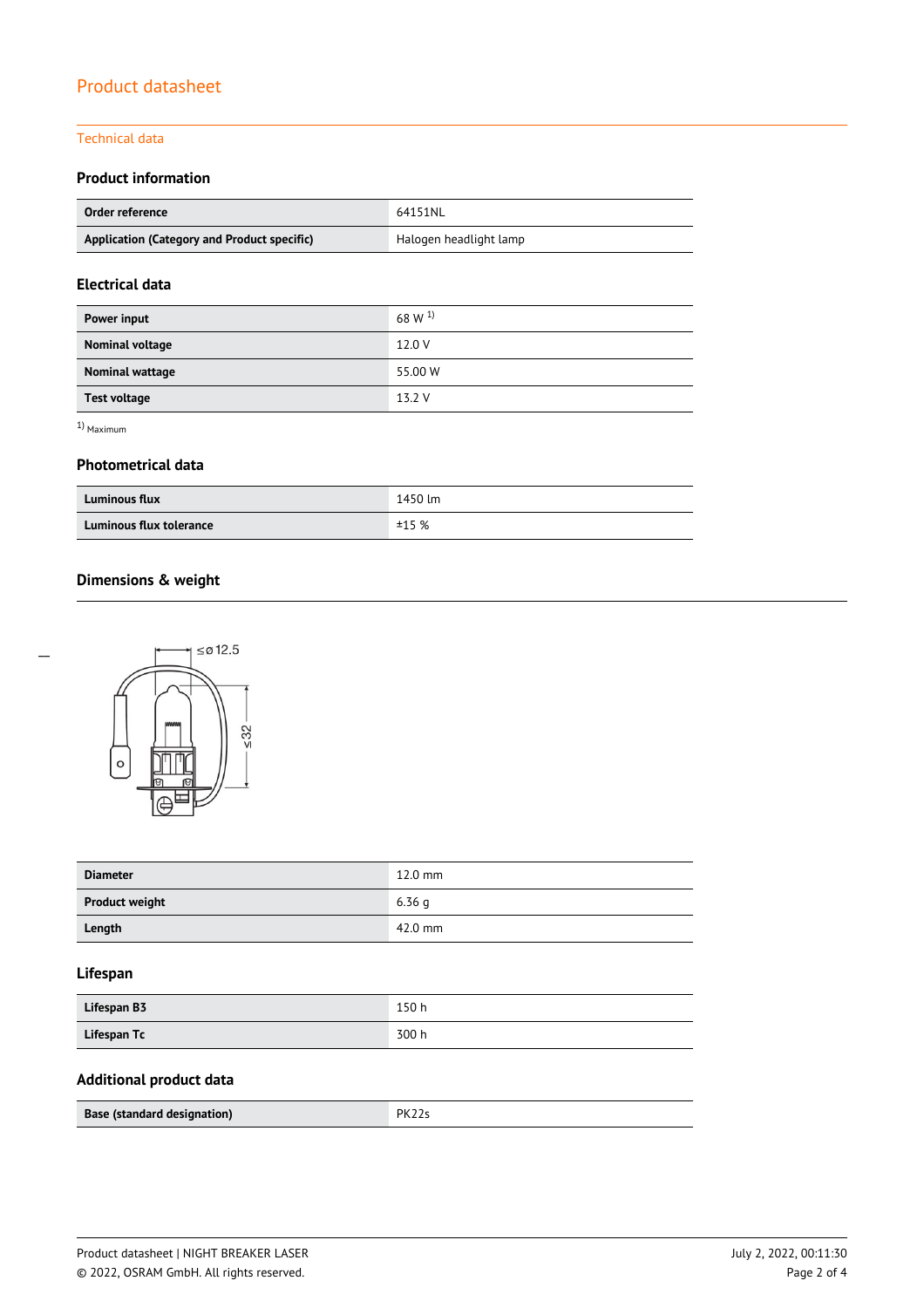#### **Capabilities**

| <b>Technology</b>                       | <b>HAL</b>     |
|-----------------------------------------|----------------|
| Certificates & standards                |                |
| <b>ECE category</b>                     | H <sub>3</sub> |
| <b>Country specific categorizations</b> |                |
| Order reference                         | 64151NL        |

## **Environmental information**

## **Information according Art. 33 of EU Regulation (EC) 1907/2006 (REACh)**

| Date of Declaration               | 25-04-2022                                                                                                                                                                                              |
|-----------------------------------|---------------------------------------------------------------------------------------------------------------------------------------------------------------------------------------------------------|
| <b>Primary Article Identifier</b> | 4052899991637   4052899991002   4052899991552<br>  4052899990982   4052899991330  <br>4058075141551   4052899999008   4062172114912<br>4062172159265   4062172257039  <br>4052899991613   4052899991590 |
| Candidate List Substance 1        | No declarable substances contained                                                                                                                                                                      |
| Declaration No. in SCIP database  | In work                                                                                                                                                                                                 |

#### Logistical Data

 $\overline{a}$ 

| <b>Product code</b> | <b>Product description</b> | Packaging unit<br>(Pieces/Unit) | <b>Dimensions (length</b><br>x width x height)     | <b>Volume</b>        | <b>Gross weight</b> |
|---------------------|----------------------------|---------------------------------|----------------------------------------------------|----------------------|---------------------|
| 4052899991637       | NIGHT BREAKER<br>LASER H3  | Hard Cover Box                  | 114 mm $\times$ 48 mm $\times$<br>$106 \text{ mm}$ | $0.58 \text{ dm}^3$  | 105.00 g            |
| 4062172060462       | NIGHT BREAKER<br>LASER H3  | Shipping carton box<br>10       | 268 mm x 126 mm x<br>$125 \text{ mm}$              | 4.22 dm <sup>3</sup> | 609.00 g            |

The mentioned product code describes the smallest quantity unit which can be ordered. One shipping unit can contain one or more single products. When placing an order, for the quantity please enter single or multiples of a shipping unit.

#### Download Data

| <b>File</b>                                                 |
|-------------------------------------------------------------|
| 360 Degree Image<br>NIGHT BREAKER LASER next gen H3 64151NL |

#### **Legal advice**

Light output compared to the minimum ECE R112/R37 requirements